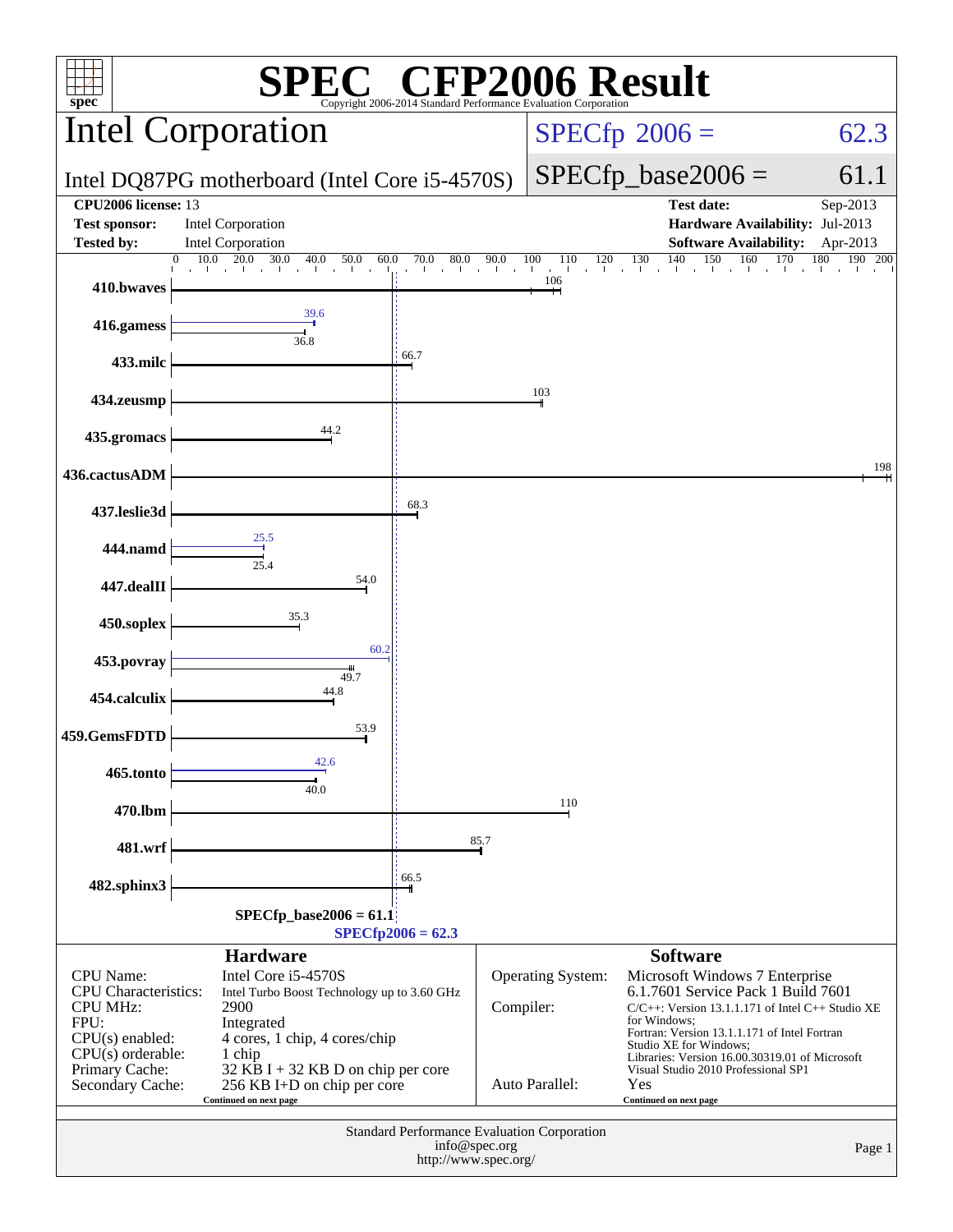

Intel Corporation

#### $SPECfp2006 = 62.3$  $SPECfp2006 = 62.3$

Intel DQ87PG motherboard (Intel Core i5-4570S)

 $SPECfp\_base2006 = 61.1$ 

| <b>CPU2006 license: 13</b>                                                 |                                                                                                                        |                                                                                                    | <b>Test date:</b><br>$Sep-2013$                                                                                             |
|----------------------------------------------------------------------------|------------------------------------------------------------------------------------------------------------------------|----------------------------------------------------------------------------------------------------|-----------------------------------------------------------------------------------------------------------------------------|
| <b>Test sponsor:</b>                                                       | Intel Corporation                                                                                                      |                                                                                                    | Hardware Availability: Jul-2013                                                                                             |
| <b>Tested by:</b>                                                          | <b>Intel Corporation</b>                                                                                               |                                                                                                    | <b>Software Availability:</b><br>Apr-2013                                                                                   |
| L3 Cache:<br>Other Cache:<br>Memory:<br>Disk Subsystem:<br>Other Hardware: | $6 MB I+D$ on chip per chip<br>None<br>4 GB (2 x 2 GB 1Rx8 PC3-12800U-11)<br>250 GB Seagate SATA HDD, 7200 RPM<br>None | File System:<br><b>System State:</b><br><b>Base Pointers:</b><br>Peak Pointers:<br>Other Software: | <b>NTFS</b><br>Default<br>$32/64$ -bit<br>$32/64$ -bit<br>SmartHeap Library Version 10.0 from<br>http://www.microquill.com/ |

| <b>Results Table</b> |                |              |                |       |                |       |                |              |                |              |                |              |
|----------------------|----------------|--------------|----------------|-------|----------------|-------|----------------|--------------|----------------|--------------|----------------|--------------|
| <b>Base</b>          |                |              |                |       | <b>Peak</b>    |       |                |              |                |              |                |              |
| <b>Benchmark</b>     | <b>Seconds</b> | <b>Ratio</b> | <b>Seconds</b> | Ratio | <b>Seconds</b> | Ratio | <b>Seconds</b> | <b>Ratio</b> | <b>Seconds</b> | <b>Ratio</b> | <b>Seconds</b> | <b>Ratio</b> |
| 410.bwayes           | 126            | 108          | <b>128</b>     | 106   | 136            | 99.6  | 126            | 108          | <u>128</u>     | <b>106</b>   | 136            | 99.6         |
| 416.gamess           | 530            | 37.0         | 532            | 36.8  | 532            | 36.8  | 499            | 39.2         | 493            | 39.7         | 494            | <u>39.6</u>  |
| 433.milc             | 138            | 66.7         | 138            | 66.7  | 138            | 66.7  | 138            | 66.7         | 138            | 66.7         | 138            | 66.7         |
| 434.zeusmp           | 88.8           | 103          | 88.8           | 103   | 88.4           | 103   | 88.8           | 103          | 88.8           | 103          | 88.4           | 103          |
| 435.gromacs          | 161            | 44.2         | 161            | 44.3  | 162            | 44.2  | 161            | 44.2         | 161            | 44.3         | 162            | 44.2         |
| 436.cactusADM        | 59.9           | 200          | 60.3           | 198   | 62.3           | 192   | 59.9           | 200          | 60.3           | 198          | 62.3           | 192          |
| 437.leslie3d         | 138            | 68.3         | 138            | 68.3  | 138            | 68.1  | 138            | 68.3         | 138            | 68.3         | 138            | 68.1         |
| 444.namd             | 316            | 25.4         | 316            | 25.4  | 316            | 25.4  | 314            | 25.5         | 314            | 25.5         | 314            | 25.6         |
| $447$ .dealII        | 212            | 53.9         | 212            | 54.0  | 212            | 54.0  | 212            | 53.9         | 212            | 54.0         | 212            | 54.0         |
| $450$ .soplex        | 236            | 35.3         | 236            | 35.3  | 236            | 35.3  | 236            | 35.3         | 236            | 35.3         | 236            | 35.3         |
| $ 453$ . povray      | 105            | 50.5         | 107            | 49.7  | 108            | 49.4  | 88.4           | 60.2         | 88.3           | 60.2         | 88.2           | 60.3         |
| 454.calculix         | 184            | 44.8         | 184            | 44.9  | 185            | 44.7  | 184            | 44.8         | 184            | 44.9         | 185            | 44.7         |
| 459.GemsFDTD         | 197            | 53.9         | 198            | 53.7  | 197            | 54.0  | 197            | 53.9         | 198            | 53.7         | 197            | 54.0         |
| 465.tonto            | 247            | 39.8         | 246            | 40.0  | 245            | 40.1  | 230            | 42.7         | 231            | 42.6         | 231            | 42.6         |
| 470.1bm              | 125            | 110          | 125            | 110   | 125            | 110   | 125            | <b>110</b>   | 125            | 110          | 125            | 110          |
| 481.wrf              | 130            | 85.7         | 130            | 85.9  | 131            | 85.6  | 130            | 85.7         | 130            | 85.9         | 131            | 85.6         |
| $482$ .sphinx $3$    | 296            | 66.0         | 293            | 66.5  | 293            | 66.6  | 296            | 66.0         | 293            | 66.5         | 293            | 66.6         |

Results appear in the [order in which they were run.](http://www.spec.org/auto/cpu2006/Docs/result-fields.html#RunOrder) Bold underlined text [indicates a median measurement.](http://www.spec.org/auto/cpu2006/Docs/result-fields.html#Median)

#### **[Compiler Invocation Notes](http://www.spec.org/auto/cpu2006/Docs/result-fields.html#CompilerInvocationNotes)**

 To compile these binaries, the Intel Compiler 13.1 was set up to generate 64-bit binaries with the command: "ipsxe-comp-vars.bat intel64 vs2010" (shortcut provided in the Intel(r) Parallel Studio XE 2013 program folder)

#### **[Platform Notes](http://www.spec.org/auto/cpu2006/Docs/result-fields.html#PlatformNotes)**

 Sysinfo program C:\SPEC13.1/Docs/sysinfo \$Rev: 6775 \$ \$Date:: 2011-08-16 #\$ \8787f7622badcf24e01c368b1db4377c running on Clt00224D4FB715 Thu Sep 26 10:42:42 2013

 This section contains SUT (System Under Test) info as seen by some common utilities. To remove or add to this section, see: Continued on next page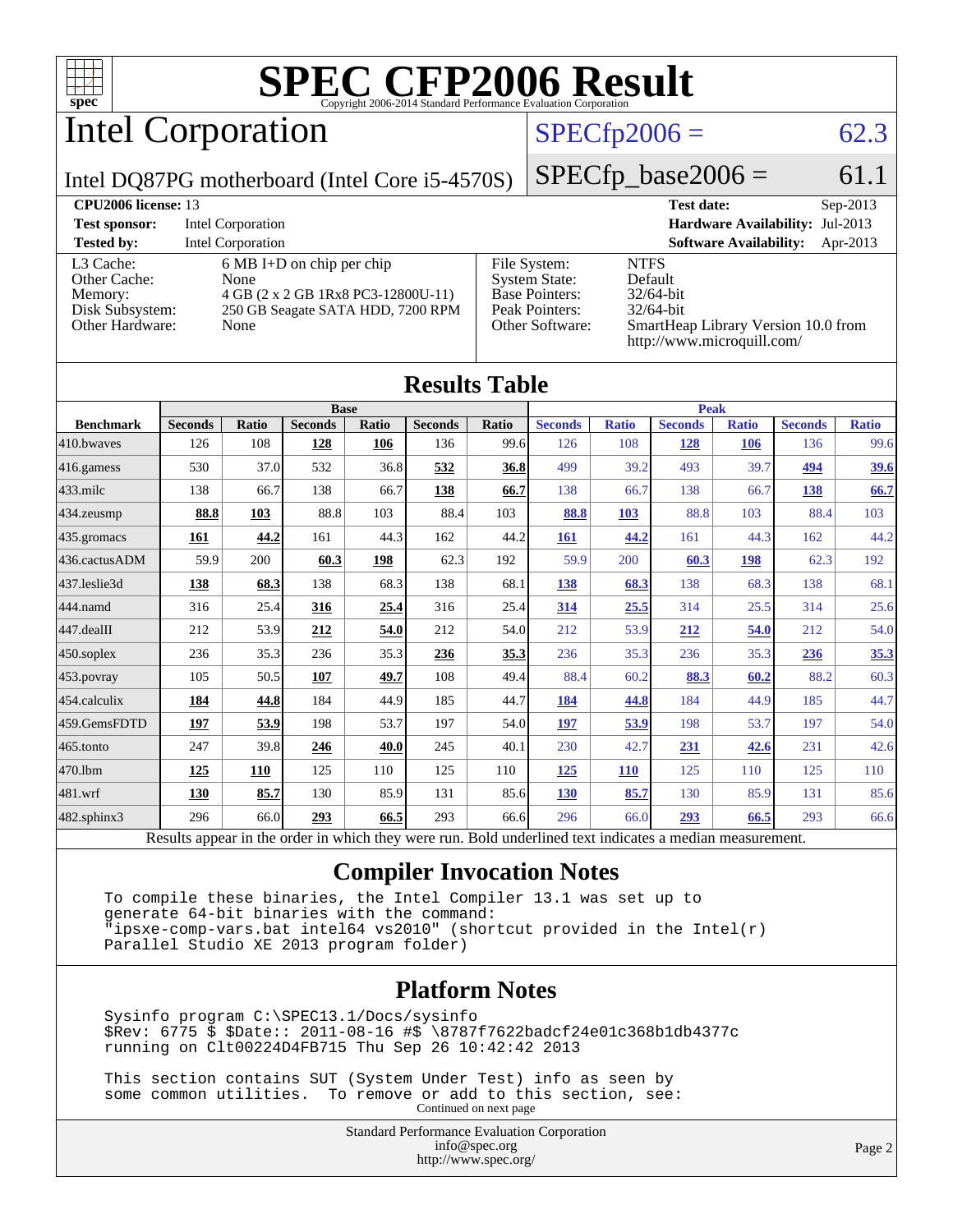

Intel Corporation

 $SPECTp2006 = 62.3$ 

Intel DQ87PG motherboard (Intel Core i5-4570S)

**[Test sponsor:](http://www.spec.org/auto/cpu2006/Docs/result-fields.html#Testsponsor)** Intel Corporation **[Hardware Availability:](http://www.spec.org/auto/cpu2006/Docs/result-fields.html#HardwareAvailability)** Jul-2013

 $SPECTp\_base2006 = 61.1$ 

**[CPU2006 license:](http://www.spec.org/auto/cpu2006/Docs/result-fields.html#CPU2006license)** 13 **[Test date:](http://www.spec.org/auto/cpu2006/Docs/result-fields.html#Testdate)** Sep-2013 **[Tested by:](http://www.spec.org/auto/cpu2006/Docs/result-fields.html#Testedby)** Intel Corporation **[Software Availability:](http://www.spec.org/auto/cpu2006/Docs/result-fields.html#SoftwareAvailability)** Apr-2013

#### **[Platform Notes \(Continued\)](http://www.spec.org/auto/cpu2006/Docs/result-fields.html#PlatformNotes)**

<http://www.spec.org/cpu2006/Docs/config.html#sysinfo>

 Trying 'systeminfo' OS Name : Microsoft Windows 7 Enterprise<br>OS Version : 6.1.7601 Service Pack 1 Build : 6.1.7601 Service Pack 1 Build 7601 System Manufacturer: INTEL\_ System Model : DQ87PG Processor(s) : 1 Processor(s) Installed. [01]: Intel64 Family 6 Model 60 Stepping 3 GenuineIntel ~2901 Mhz BIOS Version : Intel(R) Corp. PGQ8710H.86A.0036.2013.0702.1908, 7/2/2013 Total Physical Memory: 3,749 MB Trying 'wmic cpu get /value' DeviceID : CPU0<br>L2CacheSize : 1024 L2CacheSize : 1024<br>L3CacheSize : 6144 L3CacheSize MaxClockSpeed : 2901 Name : Intel(R) Core(TM) i5-4570S CPU @ 2.90GHz NumberOfCores : 4 NumberOfLogicalProcessors: 4

 (End of data from sysinfo program) BIOS: SATA mode set to RAID Windows Disk Driver: Intel Rapid Storage Technology 12.5.0.1066 Windows Chipset Driver: Intel Chipset Driver 9.4.0.1027

#### **[Component Notes](http://www.spec.org/auto/cpu2006/Docs/result-fields.html#ComponentNotes)**

 Tested systems can be used with Shin-G ATX case, PC Power and Cooling 1200W power supply Micron MT8JTF25664AZ-1G6 Series Memory DIMMs

#### **[General Notes](http://www.spec.org/auto/cpu2006/Docs/result-fields.html#GeneralNotes)**

 OMP\_NUM\_THREADS set to number of processors cores KMP\_AFFINITY set to granularity=fine,scatter Binaries compiled on a system with 1x Intel Core i7-860 CPU + 8GB memory using Windows 7 Enterprise 64-bit

## **[Base Compiler Invocation](http://www.spec.org/auto/cpu2006/Docs/result-fields.html#BaseCompilerInvocation)**

[C benchmarks](http://www.spec.org/auto/cpu2006/Docs/result-fields.html#Cbenchmarks): [icl -Qvc10](http://www.spec.org/cpu2006/results/res2014q3/cpu2006-20140701-30145.flags.html#user_CCbase_intel_icc_vc10_9607f3ecbcdf68042245f068e51b40c1) [-Qstd=c99](http://www.spec.org/cpu2006/results/res2014q3/cpu2006-20140701-30145.flags.html#user_CCbase_intel_compiler_c99_mode_1a3d110e3041b3ad4466830521bdad2a)

[C++ benchmarks:](http://www.spec.org/auto/cpu2006/Docs/result-fields.html#CXXbenchmarks) [icl -Qvc10](http://www.spec.org/cpu2006/results/res2014q3/cpu2006-20140701-30145.flags.html#user_CXXbase_intel_icc_vc10_9607f3ecbcdf68042245f068e51b40c1)

Continued on next page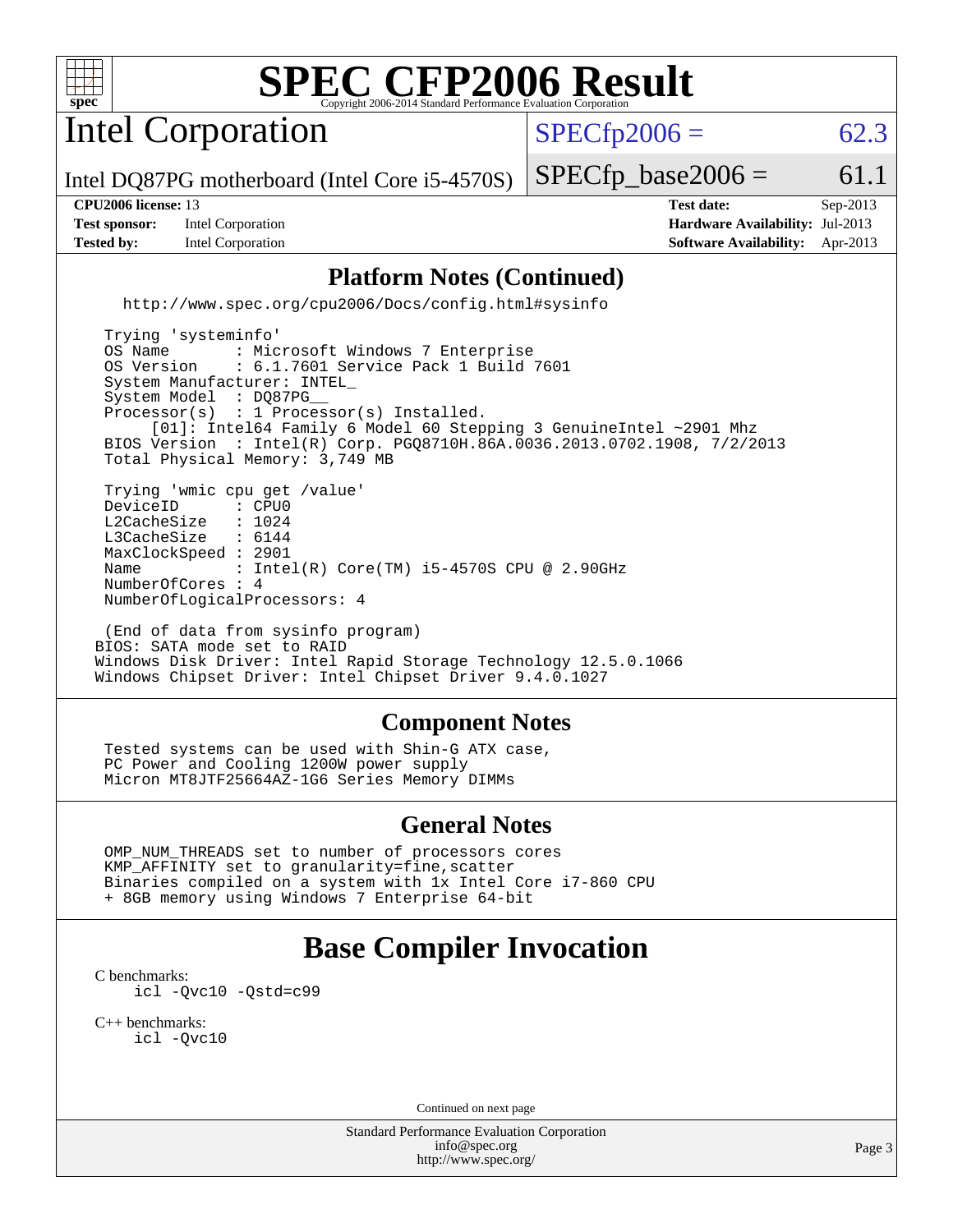

Intel Corporation

 $SPECfp2006 = 62.3$  $SPECfp2006 = 62.3$ 

Intel DQ87PG motherboard (Intel Core i5-4570S)

 $SPECTp\_base2006 = 61.1$ **[CPU2006 license:](http://www.spec.org/auto/cpu2006/Docs/result-fields.html#CPU2006license)** 13 **[Test date:](http://www.spec.org/auto/cpu2006/Docs/result-fields.html#Testdate)** Sep-2013

**[Test sponsor:](http://www.spec.org/auto/cpu2006/Docs/result-fields.html#Testsponsor)** Intel Corporation **[Hardware Availability:](http://www.spec.org/auto/cpu2006/Docs/result-fields.html#HardwareAvailability)** Jul-2013 **[Tested by:](http://www.spec.org/auto/cpu2006/Docs/result-fields.html#Testedby)** Intel Corporation **[Software Availability:](http://www.spec.org/auto/cpu2006/Docs/result-fields.html#SoftwareAvailability)** Apr-2013

# **[Base Compiler Invocation \(Continued\)](http://www.spec.org/auto/cpu2006/Docs/result-fields.html#BaseCompilerInvocation)**

[Fortran benchmarks](http://www.spec.org/auto/cpu2006/Docs/result-fields.html#Fortranbenchmarks): [ifort](http://www.spec.org/cpu2006/results/res2014q3/cpu2006-20140701-30145.flags.html#user_FCbase_intel_ifort_8a5e5e06b19a251bdeaf8fdab5d62f20)

[Benchmarks using both Fortran and C](http://www.spec.org/auto/cpu2006/Docs/result-fields.html#BenchmarksusingbothFortranandC): [icl -Qvc10](http://www.spec.org/cpu2006/results/res2014q3/cpu2006-20140701-30145.flags.html#user_CC_FCbase_intel_icc_vc10_9607f3ecbcdf68042245f068e51b40c1) [-Qstd=c99](http://www.spec.org/cpu2006/results/res2014q3/cpu2006-20140701-30145.flags.html#user_CC_FCbase_intel_compiler_c99_mode_1a3d110e3041b3ad4466830521bdad2a) [ifort](http://www.spec.org/cpu2006/results/res2014q3/cpu2006-20140701-30145.flags.html#user_CC_FCbase_intel_ifort_8a5e5e06b19a251bdeaf8fdab5d62f20)

### **[Base Portability Flags](http://www.spec.org/auto/cpu2006/Docs/result-fields.html#BasePortabilityFlags)**

|                              | 436.cactusADM: -DSPEC CPU P64 -names: lowercase /assume: underscore                                                                                                                                                                                                                                                                     |
|------------------------------|-----------------------------------------------------------------------------------------------------------------------------------------------------------------------------------------------------------------------------------------------------------------------------------------------------------------------------------------|
|                              |                                                                                                                                                                                                                                                                                                                                         |
| 444.namd: -DSPEC CPU P64 /TP |                                                                                                                                                                                                                                                                                                                                         |
|                              | 447.dealII: -DSPEC CPU_P64 -DDEAL_II_MEMBER_VAR_SPECIALIZATION_BUG                                                                                                                                                                                                                                                                      |
|                              | -Ooption, cpp, --ms incompat treatment of commas in macros                                                                                                                                                                                                                                                                              |
|                              |                                                                                                                                                                                                                                                                                                                                         |
|                              | 453.povray: -DSPEC_CPU_P64 -DSPEC_CPU_NEED_INVHYP -DNEED_INVHYP                                                                                                                                                                                                                                                                         |
|                              | 454.calculix: -DSPEC CPU P64 -DSPEC CPU NOZMODIFIER -names: lowercase                                                                                                                                                                                                                                                                   |
|                              |                                                                                                                                                                                                                                                                                                                                         |
|                              |                                                                                                                                                                                                                                                                                                                                         |
|                              |                                                                                                                                                                                                                                                                                                                                         |
|                              | 481.wrf: - DSPEC CPU P64 - DSPEC CPU WINDOWS ICL                                                                                                                                                                                                                                                                                        |
|                              |                                                                                                                                                                                                                                                                                                                                         |
|                              | 410.bwaves: -DSPEC CPU P64<br>416.gamess: -DSPEC_CPU_P64<br>433.milc: -DSPEC CPU P64<br>434.zeusmp: - DSPEC_CPU_P64<br>435.gromacs: -DSPEC CPU P64<br>437.leslie3d: -DSPEC CPU P64<br>450.soplex: -DSPEC CPU P64<br>459.GemsFDTD: -DSPEC CPU P64<br>465.tonto: -DSPEC CPU P64<br>470.1bm: -DSPEC CPU P64<br>482.sphinx3: -DSPEC_CPU_P64 |

### **[Base Optimization Flags](http://www.spec.org/auto/cpu2006/Docs/result-fields.html#BaseOptimizationFlags)**

#### [C benchmarks](http://www.spec.org/auto/cpu2006/Docs/result-fields.html#Cbenchmarks):

```
-QxCORE-AVX2 -Qipo -O3 -Qprec-div- -Qparallel -Qansi-alias
-Qopt-prefetch -Qauto-ilp32 /F1000000000
```
[C++ benchmarks:](http://www.spec.org/auto/cpu2006/Docs/result-fields.html#CXXbenchmarks)

[-QxCORE-AVX2](http://www.spec.org/cpu2006/results/res2014q3/cpu2006-20140701-30145.flags.html#user_CXXbase_f-QxAVX2_f98716b5f9e905f99c943c56f21bf430) [-Qipo](http://www.spec.org/cpu2006/results/res2014q3/cpu2006-20140701-30145.flags.html#user_CXXbase_f-Qipo) [-O3](http://www.spec.org/cpu2006/results/res2014q3/cpu2006-20140701-30145.flags.html#user_CXXbase_f-O3) [-Qprec-div-](http://www.spec.org/cpu2006/results/res2014q3/cpu2006-20140701-30145.flags.html#user_CXXbase_f-Qprec-div-) [-Qparallel](http://www.spec.org/cpu2006/results/res2014q3/cpu2006-20140701-30145.flags.html#user_CXXbase_f-Qparallel) [-Qansi-alias](http://www.spec.org/cpu2006/results/res2014q3/cpu2006-20140701-30145.flags.html#user_CXXbase_f-Qansi-alias) [-Qopt-prefetch](http://www.spec.org/cpu2006/results/res2014q3/cpu2006-20140701-30145.flags.html#user_CXXbase_f-Qprefetch_37c211608666b9dff9380561f602f0a8) [-Qcxx-features](http://www.spec.org/cpu2006/results/res2014q3/cpu2006-20140701-30145.flags.html#user_CXXbase_f-Qcxx_features_dbf36c8a6dba956e22f1645e4dcd4d98) [-Qauto-ilp32](http://www.spec.org/cpu2006/results/res2014q3/cpu2006-20140701-30145.flags.html#user_CXXbase_f-Qauto-ilp32) [/F1000000000](http://www.spec.org/cpu2006/results/res2014q3/cpu2006-20140701-30145.flags.html#user_CXXbase_set_stack_space_25d7749c1988d91b7f93afbc0ec53727) [shlW64M.lib](http://www.spec.org/cpu2006/results/res2014q3/cpu2006-20140701-30145.flags.html#user_CXXbase_SmartHeap64_c4f7f76711bdf8c0633a5c1edf6e5396)  [-link /FORCE:MULTIPLE](http://www.spec.org/cpu2006/results/res2014q3/cpu2006-20140701-30145.flags.html#user_CXXbase_link_force_multiple2_070fe330869edf77077b841074b8b0b6)

#### [Fortran benchmarks](http://www.spec.org/auto/cpu2006/Docs/result-fields.html#Fortranbenchmarks):

[-QxCORE-AVX2](http://www.spec.org/cpu2006/results/res2014q3/cpu2006-20140701-30145.flags.html#user_FCbase_f-QxAVX2_f98716b5f9e905f99c943c56f21bf430) [-Qipo](http://www.spec.org/cpu2006/results/res2014q3/cpu2006-20140701-30145.flags.html#user_FCbase_f-Qipo) [-O3](http://www.spec.org/cpu2006/results/res2014q3/cpu2006-20140701-30145.flags.html#user_FCbase_f-O3) [-Qprec-div-](http://www.spec.org/cpu2006/results/res2014q3/cpu2006-20140701-30145.flags.html#user_FCbase_f-Qprec-div-) [-Qparallel](http://www.spec.org/cpu2006/results/res2014q3/cpu2006-20140701-30145.flags.html#user_FCbase_f-Qparallel) [-Qansi-alias](http://www.spec.org/cpu2006/results/res2014q3/cpu2006-20140701-30145.flags.html#user_FCbase_f-Qansi-alias) [-Qopt-prefetch](http://www.spec.org/cpu2006/results/res2014q3/cpu2006-20140701-30145.flags.html#user_FCbase_f-Qprefetch_37c211608666b9dff9380561f602f0a8) [/F1000000000](http://www.spec.org/cpu2006/results/res2014q3/cpu2006-20140701-30145.flags.html#user_FCbase_set_stack_space_25d7749c1988d91b7f93afbc0ec53727)

[Benchmarks using both Fortran and C](http://www.spec.org/auto/cpu2006/Docs/result-fields.html#BenchmarksusingbothFortranandC):

```
-QxCORE-AVX2 -Qipo -O3 -Qprec-div- -Qparallel -Qansi-alias
-Qopt-prefetch -Qauto-ilp32 /F1000000000
```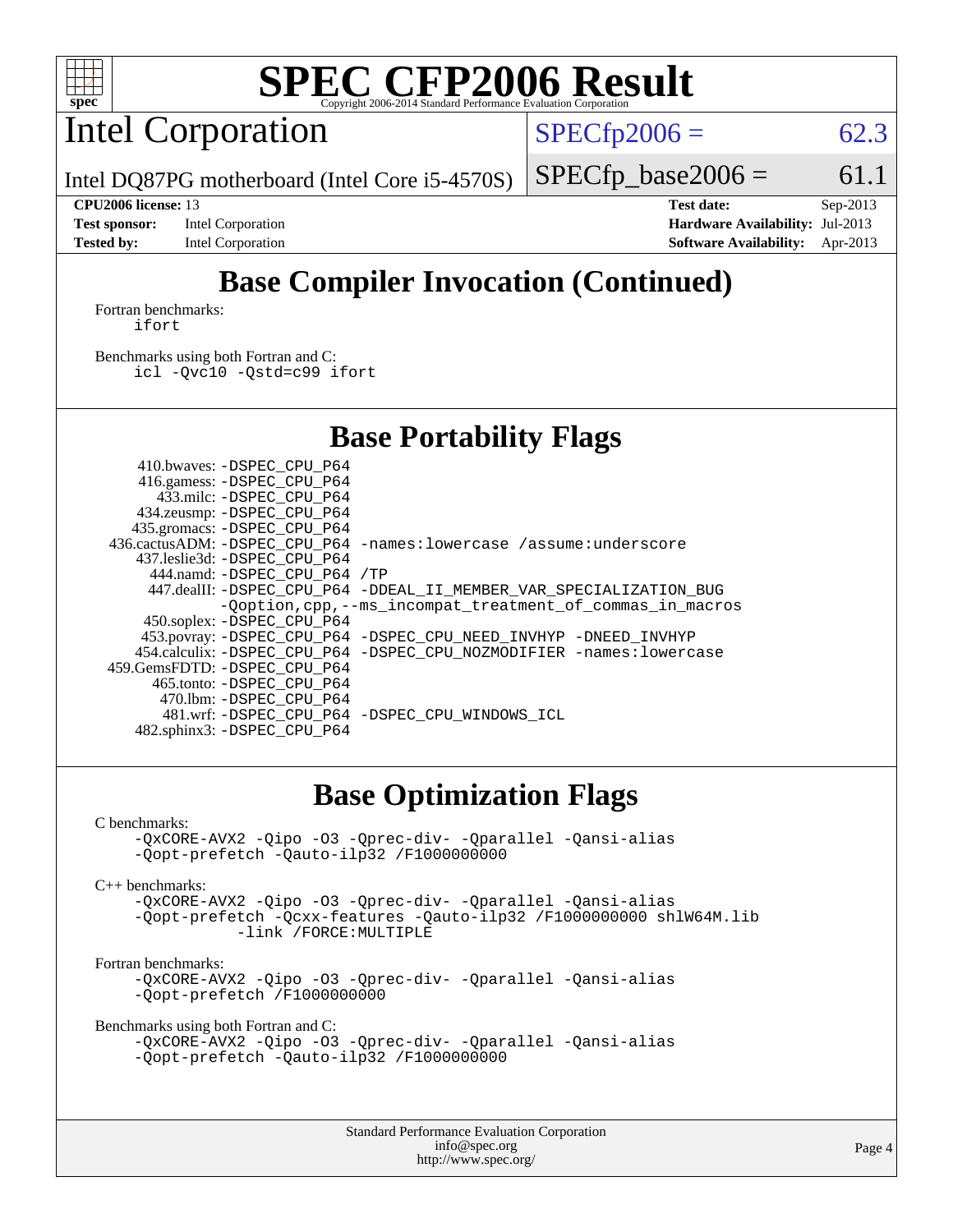

## Intel Corporation

 $SPECfp2006 = 62.3$  $SPECfp2006 = 62.3$ 

Intel DQ87PG motherboard (Intel Core i5-4570S)

**[Test sponsor:](http://www.spec.org/auto/cpu2006/Docs/result-fields.html#Testsponsor)** Intel Corporation **[Hardware Availability:](http://www.spec.org/auto/cpu2006/Docs/result-fields.html#HardwareAvailability)** Jul-2013 **[Tested by:](http://www.spec.org/auto/cpu2006/Docs/result-fields.html#Testedby)** Intel Corporation **[Software Availability:](http://www.spec.org/auto/cpu2006/Docs/result-fields.html#SoftwareAvailability)** Apr-2013

 $SPECTp\_base2006 = 61.1$ **[CPU2006 license:](http://www.spec.org/auto/cpu2006/Docs/result-fields.html#CPU2006license)** 13 **[Test date:](http://www.spec.org/auto/cpu2006/Docs/result-fields.html#Testdate)** Sep-2013

# **[Peak Compiler Invocation](http://www.spec.org/auto/cpu2006/Docs/result-fields.html#PeakCompilerInvocation)**

[C benchmarks](http://www.spec.org/auto/cpu2006/Docs/result-fields.html#Cbenchmarks): [icl -Qvc10](http://www.spec.org/cpu2006/results/res2014q3/cpu2006-20140701-30145.flags.html#user_CCpeak_intel_icc_vc10_9607f3ecbcdf68042245f068e51b40c1) [-Qstd=c99](http://www.spec.org/cpu2006/results/res2014q3/cpu2006-20140701-30145.flags.html#user_CCpeak_intel_compiler_c99_mode_1a3d110e3041b3ad4466830521bdad2a)

[C++ benchmarks:](http://www.spec.org/auto/cpu2006/Docs/result-fields.html#CXXbenchmarks) [icl -Qvc10](http://www.spec.org/cpu2006/results/res2014q3/cpu2006-20140701-30145.flags.html#user_CXXpeak_intel_icc_vc10_9607f3ecbcdf68042245f068e51b40c1)

[Fortran benchmarks](http://www.spec.org/auto/cpu2006/Docs/result-fields.html#Fortranbenchmarks): [ifort](http://www.spec.org/cpu2006/results/res2014q3/cpu2006-20140701-30145.flags.html#user_FCpeak_intel_ifort_8a5e5e06b19a251bdeaf8fdab5d62f20)

[Benchmarks using both Fortran and C](http://www.spec.org/auto/cpu2006/Docs/result-fields.html#BenchmarksusingbothFortranandC): [icl -Qvc10](http://www.spec.org/cpu2006/results/res2014q3/cpu2006-20140701-30145.flags.html#user_CC_FCpeak_intel_icc_vc10_9607f3ecbcdf68042245f068e51b40c1) [-Qstd=c99](http://www.spec.org/cpu2006/results/res2014q3/cpu2006-20140701-30145.flags.html#user_CC_FCpeak_intel_compiler_c99_mode_1a3d110e3041b3ad4466830521bdad2a) [ifort](http://www.spec.org/cpu2006/results/res2014q3/cpu2006-20140701-30145.flags.html#user_CC_FCpeak_intel_ifort_8a5e5e06b19a251bdeaf8fdab5d62f20)

### **[Peak Portability Flags](http://www.spec.org/auto/cpu2006/Docs/result-fields.html#PeakPortabilityFlags)**

Same as Base Portability Flags

## **[Peak Optimization Flags](http://www.spec.org/auto/cpu2006/Docs/result-fields.html#PeakOptimizationFlags)**

[C benchmarks](http://www.spec.org/auto/cpu2006/Docs/result-fields.html#Cbenchmarks):

 433.milc: basepeak = yes  $470.1$ bm: basepeak = yes

 $482$ .sphinx3: basepeak = yes

#### [C++ benchmarks:](http://www.spec.org/auto/cpu2006/Docs/result-fields.html#CXXbenchmarks)

 444.namd: [-QxCORE-AVX2](http://www.spec.org/cpu2006/results/res2014q3/cpu2006-20140701-30145.flags.html#user_peakPASS2_CXXFLAGSPASS2_LDFLAGS444_namd_f-QxAVX2_f98716b5f9e905f99c943c56f21bf430)(pass 2) [-Qprof\\_gen](http://www.spec.org/cpu2006/results/res2014q3/cpu2006-20140701-30145.flags.html#user_peakPASS1_CXXFLAGSPASS1_LDFLAGS444_namd_Qprof_gen)(pass 1) [-Qprof\\_use](http://www.spec.org/cpu2006/results/res2014q3/cpu2006-20140701-30145.flags.html#user_peakPASS2_CXXFLAGSPASS2_LDFLAGS444_namd_Qprof_use)(pass 2) [-Qipo](http://www.spec.org/cpu2006/results/res2014q3/cpu2006-20140701-30145.flags.html#user_peakOPTIMIZE444_namd_f-Qipo) [-O3](http://www.spec.org/cpu2006/results/res2014q3/cpu2006-20140701-30145.flags.html#user_peakOPTIMIZE444_namd_f-O3) [-Qprec-div-](http://www.spec.org/cpu2006/results/res2014q3/cpu2006-20140701-30145.flags.html#user_peakOPTIMIZE444_namd_f-Qprec-div-) [-Oa](http://www.spec.org/cpu2006/results/res2014q3/cpu2006-20140701-30145.flags.html#user_peakOPTIMIZE444_namd_f-Oa) [-Qauto-ilp32](http://www.spec.org/cpu2006/results/res2014q3/cpu2006-20140701-30145.flags.html#user_peakCXXOPTIMIZE444_namd_f-Qauto-ilp32) [/F1000000000](http://www.spec.org/cpu2006/results/res2014q3/cpu2006-20140701-30145.flags.html#user_peakEXTRA_LDFLAGS444_namd_set_stack_space_25d7749c1988d91b7f93afbc0ec53727)0<br>shlW64M.lib -link /FORCE:MULTIPLE -link /FORCE: MULTIPLE

447.dealII: basepeak = yes

 $450$ .soplex: basepeak = yes

 453.povray: [-QxCORE-AVX2](http://www.spec.org/cpu2006/results/res2014q3/cpu2006-20140701-30145.flags.html#user_peakPASS2_CXXFLAGSPASS2_LDFLAGS453_povray_f-QxAVX2_f98716b5f9e905f99c943c56f21bf430)(pass 2) [-Qprof\\_gen](http://www.spec.org/cpu2006/results/res2014q3/cpu2006-20140701-30145.flags.html#user_peakPASS1_CXXFLAGSPASS1_LDFLAGS453_povray_Qprof_gen)(pass 1) [-Qprof\\_use](http://www.spec.org/cpu2006/results/res2014q3/cpu2006-20140701-30145.flags.html#user_peakPASS2_CXXFLAGSPASS2_LDFLAGS453_povray_Qprof_use)(pass 2) [-Qipo](http://www.spec.org/cpu2006/results/res2014q3/cpu2006-20140701-30145.flags.html#user_peakOPTIMIZE453_povray_f-Qipo) [-O3](http://www.spec.org/cpu2006/results/res2014q3/cpu2006-20140701-30145.flags.html#user_peakOPTIMIZE453_povray_f-O3) [-Qprec-div-](http://www.spec.org/cpu2006/results/res2014q3/cpu2006-20140701-30145.flags.html#user_peakOPTIMIZE453_povray_f-Qprec-div-) [-Qunroll4](http://www.spec.org/cpu2006/results/res2014q3/cpu2006-20140701-30145.flags.html#user_peakOPTIMIZE453_povray_f-Qunroll_013b1c0ea3aa84ef2c65e488bcc3d968) [-Qansi-alias](http://www.spec.org/cpu2006/results/res2014q3/cpu2006-20140701-30145.flags.html#user_peakOPTIMIZE453_povray_f-Qansi-alias) [-Qauto-ilp32](http://www.spec.org/cpu2006/results/res2014q3/cpu2006-20140701-30145.flags.html#user_peakCXXOPTIMIZE453_povray_f-Qauto-ilp32) [/F1000000000](http://www.spec.org/cpu2006/results/res2014q3/cpu2006-20140701-30145.flags.html#user_peakEXTRA_LDFLAGS453_povray_set_stack_space_25d7749c1988d91b7f93afbc0ec53727) [shlW64M.lib](http://www.spec.org/cpu2006/results/res2014q3/cpu2006-20140701-30145.flags.html#user_peakEXTRA_LIBS453_povray_SmartHeap64_c4f7f76711bdf8c0633a5c1edf6e5396)

[Fortran benchmarks](http://www.spec.org/auto/cpu2006/Docs/result-fields.html#Fortranbenchmarks):

 $410.bwaves: basepeak = yes$  416.gamess: [-QxCORE-AVX2](http://www.spec.org/cpu2006/results/res2014q3/cpu2006-20140701-30145.flags.html#user_peakPASS2_FFLAGSPASS2_LDFLAGS416_gamess_f-QxAVX2_f98716b5f9e905f99c943c56f21bf430)(pass 2) [-Qprof\\_gen](http://www.spec.org/cpu2006/results/res2014q3/cpu2006-20140701-30145.flags.html#user_peakPASS1_FFLAGSPASS1_LDFLAGS416_gamess_Qprof_gen)(pass 1) [-Qprof\\_use](http://www.spec.org/cpu2006/results/res2014q3/cpu2006-20140701-30145.flags.html#user_peakPASS2_FFLAGSPASS2_LDFLAGS416_gamess_Qprof_use)(pass 2) [-Qipo](http://www.spec.org/cpu2006/results/res2014q3/cpu2006-20140701-30145.flags.html#user_peakOPTIMIZE416_gamess_f-Qipo) [-O3](http://www.spec.org/cpu2006/results/res2014q3/cpu2006-20140701-30145.flags.html#user_peakOPTIMIZE416_gamess_f-O3) [-Qprec-div-](http://www.spec.org/cpu2006/results/res2014q3/cpu2006-20140701-30145.flags.html#user_peakOPTIMIZE416_gamess_f-Qprec-div-) [-Qunroll2](http://www.spec.org/cpu2006/results/res2014q3/cpu2006-20140701-30145.flags.html#user_peakOPTIMIZE416_gamess_f-Qunroll_1d9456aa650e77fc2a0cf43cef3fa08c) [-Ob0](http://www.spec.org/cpu2006/results/res2014q3/cpu2006-20140701-30145.flags.html#user_peakOPTIMIZE416_gamess_f-Ob_n_fbe6f6428adb7d4b74b1e99bb2444c2d) [-Qansi-alias](http://www.spec.org/cpu2006/results/res2014q3/cpu2006-20140701-30145.flags.html#user_peakOPTIMIZE416_gamess_f-Qansi-alias) [-Qscalar-rep-](http://www.spec.org/cpu2006/results/res2014q3/cpu2006-20140701-30145.flags.html#user_peakOPTIMIZE416_gamess_f-Qscalar-rep_02cb9e11a5340d80ab3062d84e5dfb2e) [/F1000000000](http://www.spec.org/cpu2006/results/res2014q3/cpu2006-20140701-30145.flags.html#user_peakEXTRA_LDFLAGS416_gamess_set_stack_space_25d7749c1988d91b7f93afbc0ec53727) Continued on next page